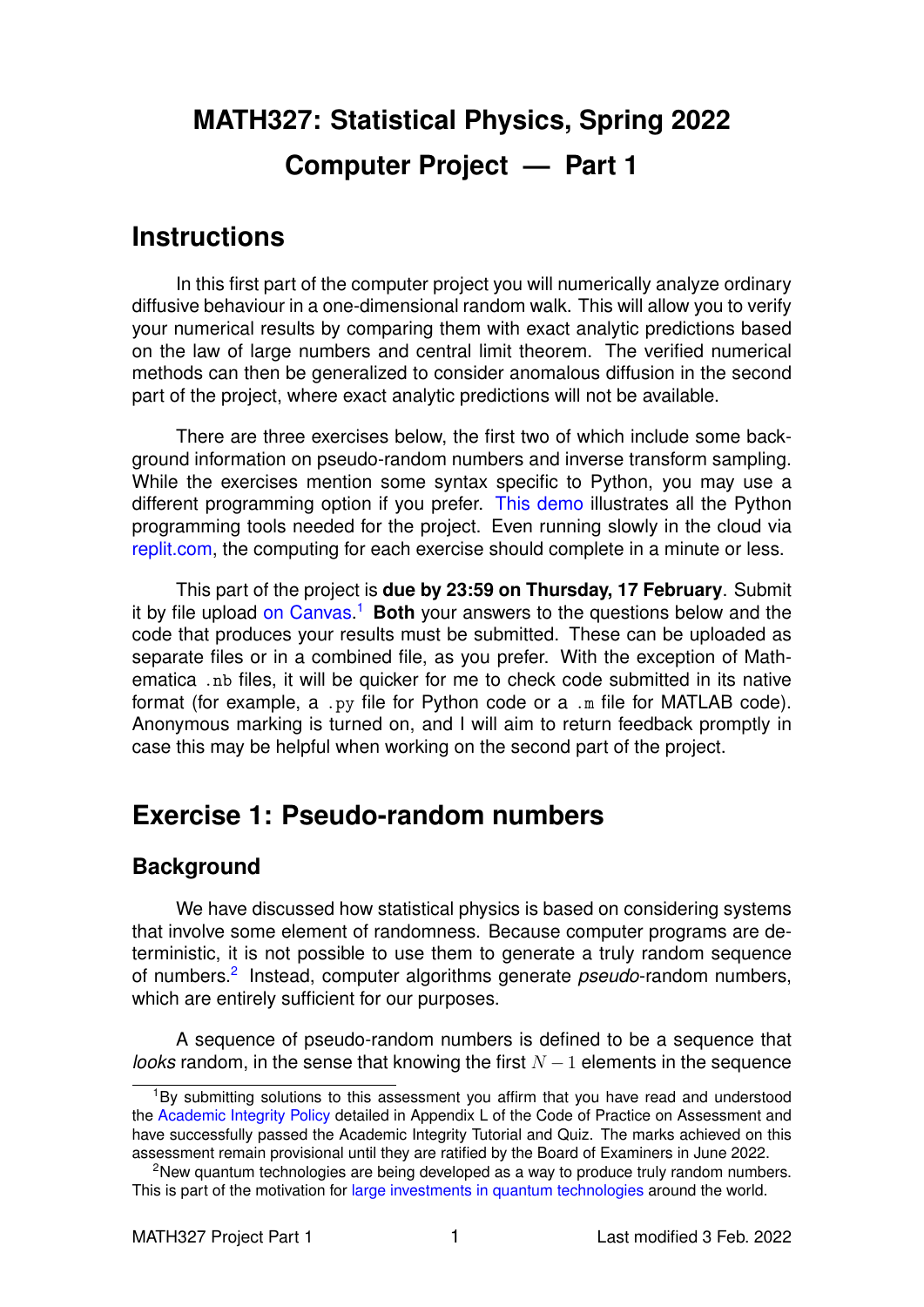does not suffice to predict the Nth element with a high probability of correctness. Equivalently, it takes a very long time for the sequence to start repeating itself such repetition *will* eventually happen, because computers encode numbers in a finite set of bits, which can represent only a finite set of numbers. For example, 32 bits can represent all integers from 0 through  $2^{32} - 1 \sim 10^9$  $2^{32} - 1 \sim 10^9$  $2^{32} - 1 \sim 10^9$  while 64 bits increase the upper bound to  $2^{64}\!-\!1\sim 10^{19}$ . [Python uses the Mersenne Twister algorithm](https://docs.python.org/3/library/random.html) as its default pseudo-random number generator (PRNG). This algorithm can provide  $2^{19937} - 1 \sim 10^{6000}$  numbers before its sequence repeats.

We can view the absence of true randomness as an advantage rather than a limitation. Deterministic pseudo-random numbers allow our computer programs to be reproducible up to the (very high) precision of the computer. Each exercise below starts by initializing the PRNG with a "seed". Given the same seed, the PRNG will subsequently generate the same sequence of pseudo-random numbers. In Python, as shown in the demo, this initialization is done by calling the function random. seed(s), where s is the seed we specify.

#### **Task**

The Python function random.random() generates a pseudo-random number  $u$  with the uniform probability distribution

$$
p(u) = \begin{cases} 1 & \text{for } 0 \le u < 1 \\ 0 & \text{otherwise} \end{cases}.
$$

Clearly  $\int p(x)\,dx=\int_0^1 dx=1,$  as required. What are the exact mean  $\mu$  and standard deviation  $\sigma$  of this probability distribution?

[2 marks]

Initialize the PRNG with seed  $s = 327$ . For each of the five  $R = 10, 100$ , 1000 10,000 and 100,000, generate a sequence of R pseudo-random numbers  $u_r$ distributed according to  $p(u)$ . (Don't re-initialize the PRNG when changing R, or else these sequences will partially duplicate each other.) Use each sequence to estimate the mean and standard deviation via the law of large numbers,

$$
\overline{u}_R = \frac{1}{R} \sum_{r=1}^R u_r \qquad \qquad \overline{\sigma}_R \equiv \sqrt{\left(\frac{1}{R} \sum_{r=1}^R u_r^2\right) - \overline{u}_R^2}.
$$
 (1)

How do your numerical results compare to your exact analytic predictions above? Rounding to four decimal places should suffice for these comparisons.

<span id="page-1-0"></span>[5 marks]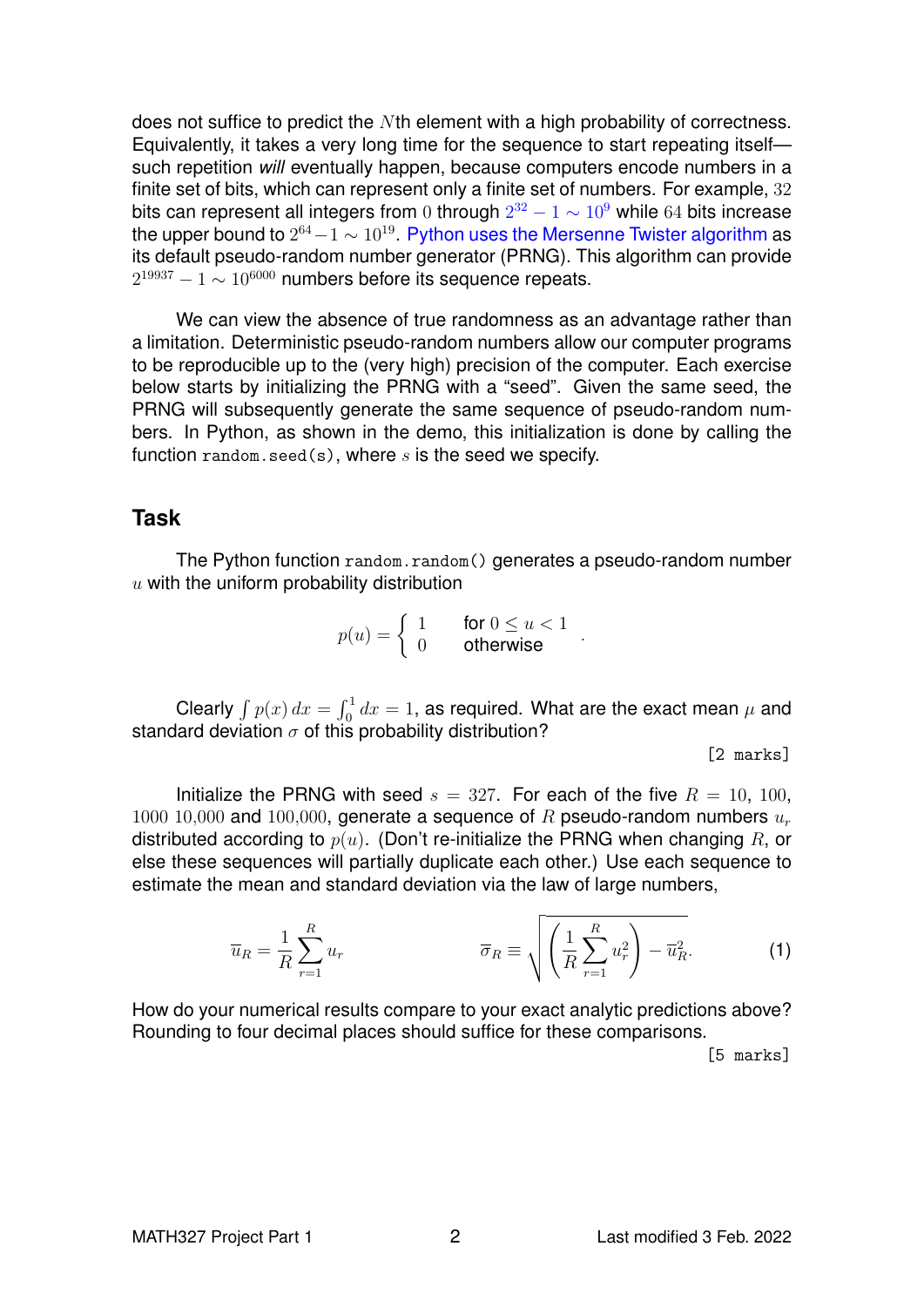In class we saw  $\left\langle\left(\overline{u}_R-\mu\right)^2\right\rangle\propto\,1/R$  (page 14 of the lecture notes). Let's test this numerically by repeating the above computation of  $\overline{u}_R$  another 99 times, ignoring  $\overline{\sigma}_R$  for simplicity. Together with the result you reported above, this gives a total of 100 estimates of the random variable  $(\overline{u}_R - \mu)^2$ , which we can use to approximate the expectation value as

$$
\overline{\left(\overline{u}_R - \mu\right)^2} \equiv \frac{1}{100} \sum_{i=1}^{100} \left(\overline{u}_R - \mu\right)_i^2.
$$
 (2)

Rather than reporting your results as numerical values, plot  $R\times \left(\overline{u}_{R}-\mu\right)^{2}$ vs.  $R$  and see whether the five points appear approximately constant. If so, is the size of this constant roughly what you would expect?

**Hints:** Include 0 on the y-axis of your plot to maintain a sense of scale. The Matplotlib Python plotting library provides (via its pyplot module) the option xscale('log') that sets a logarithmic scale for the x-axis, to produce even spacing between these five  $R$ .

[8 marks]

# **Exercise 2: Inverse transform sampling**

#### **Background**

The uniform distribution is a bit boring. Inverse transform sampling is a technique that allows us to consider more interesting probability distributions, while still generating pseudo-random numbers using the random.random() function. The idea is illustrated by the sketch below.



In words, we take our uniformly distributed  $u_r$  and act on them with some invertible transformation F to define  $x_r = F(u_r)$  that follow the distribution of interest,  $p(x)$ . We require  $p(u)du = p(x)dx$ , which allows us to relate  $p(x)$  and the transformation  $F(u)$ :

$$
p(x) = p(u)\frac{du}{dx} = p(u)\frac{d}{dx}F^{-1}(x),
$$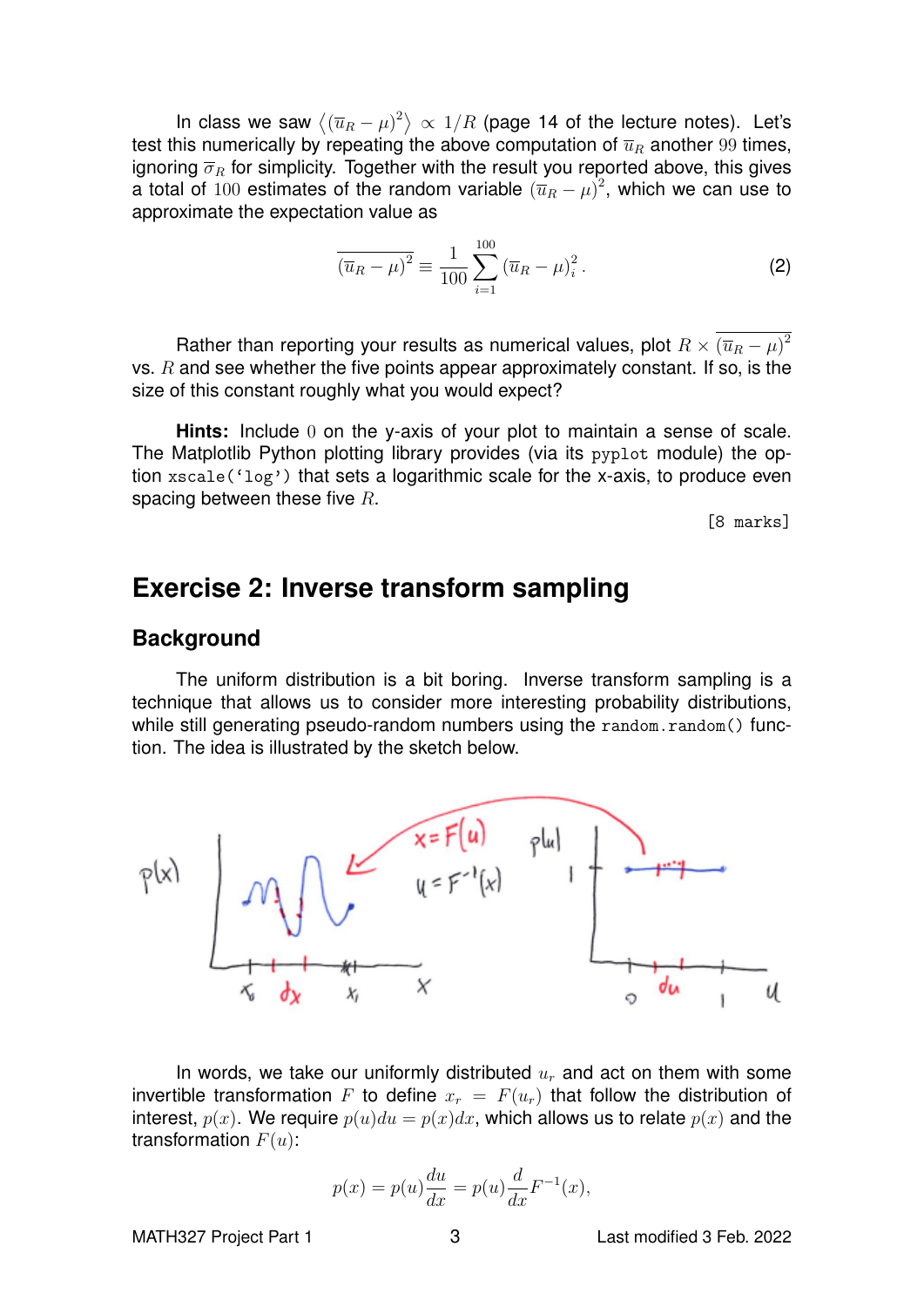hence the name "inverse transform sampling". This relation lets us either engineer an appropriate transformation  $F(u)$  to produce a desired distribution  $p(x)$ , or determine the distribution that results from a given transformation.

#### **Task**

Based on the uniformly distributed pseudo-random numbers  $u$  generated by random.random(), define

<span id="page-3-0"></span>
$$
x = F(u) = \arcsin\left(u - \frac{1}{2}\right). \tag{3}
$$

What is the probability distribution  $p(x)$  of these random numbers x? What are the minimum and maximum possible values that  $x$  can take? What are the resulting exact mean  $\mu$  and standard deviation  $\sigma$  of  $p(x)$ ?

[5 marks]

Reset by initializing the random number generator with seed 327. Now, using the arcsin function provided by the Numerical Python (NumPy) library, generate  $R = 1,000,000$  pseudo-random numbers  $x<sub>r</sub>$  via Eq. [3.](#page-3-0) Use these to numerically estimate the mean and standard deviation of  $p(x)$ , analogously to Eq. [1](#page-1-0) in the previous exercise. How do your numerical results compare to your exact  $\mu$  and  $\sigma$ above? Rounding to four decimal places should suffice for this comparison.

[5 marks]

In a single plot, compare the histogram of the  $1,000,000 \{x_r\}$  to the analytic  $p(x)$  you found above. Do your numerical results match your prediction? Roughly 51 bins in the histogram should suffice for this comparison.

**Hint:** The demo shows how Matplotlib can plot a function  $p(x)$  on top of a histogram produced using its hist routine.

[5 marks]